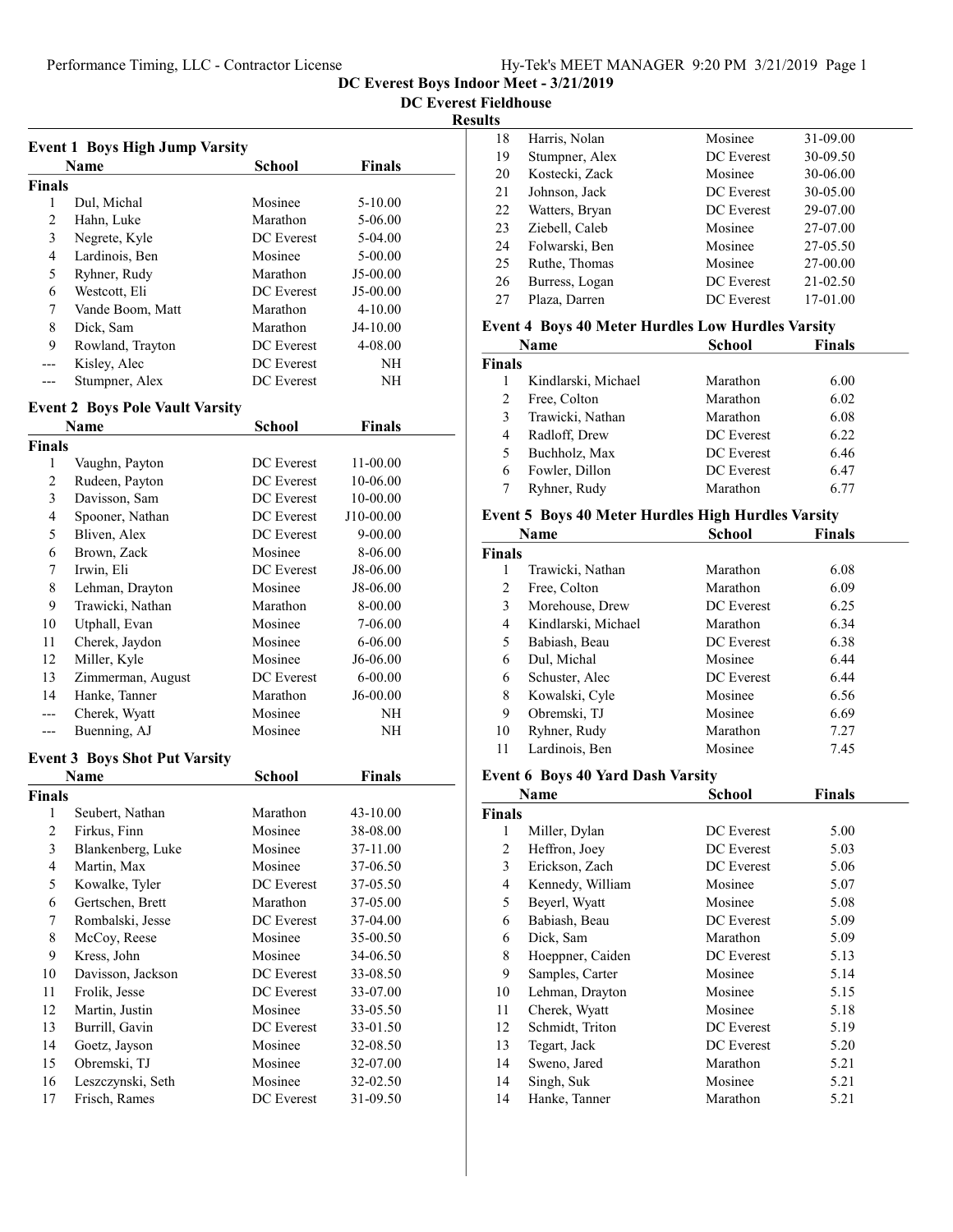DC Everest Boys Indoor Meet - 3/21/2019

DC Everest Fieldhouse

#### Results

| Finals        |                                                    | (Event 6 Boys 40 Yard Dash Varsity) |               |  |
|---------------|----------------------------------------------------|-------------------------------------|---------------|--|
|               | <b>Name</b>                                        | <b>School</b>                       | <b>Finals</b> |  |
| 17            | Neitzel, Brennan                                   | DC Everest                          | 5.22          |  |
| 17            | Mlodik, Jake                                       | DC Everest                          | 5.22          |  |
| 19            | Feck. Lucas                                        | Marathon                            | 5.25          |  |
| 19            | Hahn, Luke                                         | Marathon                            | 5.25          |  |
| 21            | Westcott, Eli                                      | DC Everest                          | 5.26          |  |
| 21            | Brierton, Michael                                  | DC Everest                          | 5.26          |  |
| 23            | Morehouse, Drew                                    | DC Everest                          | 5.28          |  |
| 24            | Seubert, Trenton                                   | Marathon                            | 5.32          |  |
| 25            | Samuels, Kendrick                                  | DC Everest                          | 5.33          |  |
| 26            | Wilke, Gavin                                       | Mosinee                             | 5.34          |  |
| 26            | Vaughn, Payton                                     | DC Everest                          | 5.34          |  |
| 26            | Wenzel, Andrew                                     | DC Everest                          | 5.34          |  |
| 29            | Miller, Kyle                                       | Mosinee                             | 5.38          |  |
| 29            | Watson, Sam                                        | DC Everest                          | 5.38          |  |
| 31            | Schuster, Alec                                     | DC Everest                          | 5.39          |  |
| 32            | Gissel, George                                     | DC Everest                          | 5.40          |  |
| 33            | Vang, Lee Por                                      | DC Everest                          | 5.41          |  |
| 34            | Lindell, Grant                                     | Mosinee                             | 5.44          |  |
| 35            | Brown, Zack                                        | Mosinee                             | 5.46          |  |
| 36            | Melnyk, Nick                                       | DC Everest                          | 5.50          |  |
| 37            | Zimmerman, August                                  | DC Everest                          | 5.51          |  |
| 38            | Irwin. Eli                                         | DC Everest                          | 5.53          |  |
| 39            | Cherek, Jaydon                                     | Mosinee                             | 5.57          |  |
| 39            | Bliven, Alex                                       | DC Everest                          | 5.57          |  |
| 41            | Utphall, Evan                                      | Mosinee                             | 5.58          |  |
| 41            | Spooner, Nathan                                    | DC Everest                          | 5.58          |  |
| 43            | Jokela, Ryan                                       | DC Everest                          | 5.59          |  |
| 44            | Straw, Brennan                                     | DC Everest                          | 5.63          |  |
| 44            | Rombalski, Jesse                                   | DC Everest                          | 5.63          |  |
| 46            | Hable, Dylan                                       | Mosinee                             | 5.68          |  |
| 47            | Rowland, Trayton                                   | DC Everest                          | 5.70          |  |
| 48            | Harris, Nolan                                      | Mosinee                             | 5.71          |  |
| 49            | Buenning, AJ                                       | Mosinee                             | 5.75          |  |
| 50            | Reimer, Jack                                       | DC Everest                          | 5.83          |  |
| 51            | Weller, Collin                                     | DC Everest                          | 5.89          |  |
| 52            | Stumpner, Alex                                     | <b>DC</b> Everest                   | 6.20          |  |
| 53            | Plaza, Darren                                      | DC Everest                          | 6.31          |  |
|               |                                                    |                                     |               |  |
|               | <b>Event 7 Boys 1 Mile Run Varsity</b>             |                                     |               |  |
|               | Name                                               | School                              | <b>Finals</b> |  |
| <b>Finals</b> |                                                    |                                     |               |  |
| 1             | Streveler, Jonah                                   | Marathon                            | 5:46.30       |  |
| 2             | Marks, Owen                                        | Marathon                            | 6:06.80       |  |
|               | Event 8 Boys 4x200 Meter Relay 8 Lap Relay Varsity |                                     |               |  |
|               | Team                                               | Relay                               | <b>Finals</b> |  |
| <b>Finals</b> |                                                    |                                     |               |  |
| $\mathbf{1}$  | DC Everest                                         | A                                   | 2:20.50       |  |
|               | 1) Nielson, Hans                                   | 2) Spooner, Nathan                  |               |  |
|               | 3) Westcott, Eli                                   | 4) Hoeppner, Caiden                 |               |  |
| 2             | Mosinee                                            | А                                   | 2:27.00       |  |
|               | 1) Wilke, Gavin                                    | 2) Kaiser, Kobe                     |               |  |
|               | 3) Cherek, Jaydon                                  | 4) Lardinois, Ben                   |               |  |
|               |                                                    |                                     |               |  |

|        | <b>Event 9 Boys 440 Yard Run Varsity</b><br><b>School</b><br><b>Finals</b><br><b>Name</b> |            |         |  |  |
|--------|-------------------------------------------------------------------------------------------|------------|---------|--|--|
|        |                                                                                           |            |         |  |  |
| Finals |                                                                                           |            |         |  |  |
| 1      | Schmidt, Triton                                                                           | DC Everest | 1:04.34 |  |  |
| 2      | Vande Boom, Matt                                                                          | Marathon   | 1:05.82 |  |  |
| 3      | Swita, Jackson                                                                            | Mosinee    | 1:06.01 |  |  |
| 4      | Fritz, Noah                                                                               | Marathon   | 1:06.19 |  |  |
| 5      | Krasselt, Cullen                                                                          | Marathon   | 1:07.77 |  |  |
| 6      | Watson, Sam                                                                               | DC Everest | 1:08.50 |  |  |
| 7      | Hintz, Drew                                                                               | Mosinee    | 1:09.39 |  |  |
| 8      | Jokela, John                                                                              | DC Everest | 1:09.45 |  |  |
| 9      | Reimer, Jack                                                                              | DC Everest | 1:12.51 |  |  |
| 10     | Marks, Owen                                                                               | Marathon   | 1:17.45 |  |  |
| 11     | Van Rixel, Nick                                                                           | Marathon   | 1:17.72 |  |  |
| 12     | Streveler, Jonah                                                                          | Marathon   | 1:20.20 |  |  |
|        |                                                                                           |            |         |  |  |

### Event 10 Boys 4x100 Yard Relay 4 Lap Relay Varsity

|                | Team                | Relay            | <b>Finals</b>        |
|----------------|---------------------|------------------|----------------------|
| <b>Finals</b>  |                     |                  |                      |
|                | DC Everest          | Α                | 1:05.94              |
|                | 1) Mlodik, Jake     |                  | 2) Samuels, Kendrick |
|                | 3) Wenzel, Andrew   | 4) Miller, Dylan |                      |
| $\mathfrak{D}$ | Marathon            | А                | 1:06.83              |
|                | 1) Seubert, Trenton |                  | 2) Vande Boom, Matt  |
|                | 3) Feck, Lucas      |                  | 4) Hanke, Tanner     |
| 3              | Mosinee             | А                | 1:07.69              |
|                | 1) Miller, Kyle     | 2) Utphall, Evan |                      |
|                | 3) Buenning, AJ     | 4) Cherek, Wyatt |                      |

## Event 11 Boys 880 Yard Run Varsity

|               | Name             | School            | <b>Finals</b> |  |
|---------------|------------------|-------------------|---------------|--|
| <b>Finals</b> |                  |                   |               |  |
| 1             | Benishek, Thomas | DC Everest        | 2:32.97       |  |
| 2             | Barwick, Cody    | <b>DC</b> Everest | 2:33.07       |  |
| 3             | Bauman, Noah     | DC Everest        | 2:35.01       |  |
| 4             | Krasselt, Cullen | Marathon          | 2:35.54       |  |
| 5             | Wolosek, Lucas   | <b>DC</b> Everest | 2:36.07       |  |
| 6             | Fritz, Noah      | Marathon          | 2:39.80       |  |
| 7             | Koch, Jaden      | DC Everest        | 2:40.14       |  |
| 8             | Powers, Sean     | DC Everest        | 2:40.63       |  |
| 9             | Appel, A.J.      | <b>DC</b> Everest | 2:42.95       |  |
| 10            | Bruess, Eli      | Mosinee           | 2:52.76       |  |
| 11            | Van Rixel, Nick  | Marathon          | 3:07.39       |  |

### Event 12 Boys 220 Yard Dash Varsity

| <b>Finals</b><br>26.59 |
|------------------------|
|                        |
|                        |
|                        |
| 26.60                  |
| 26.65                  |
| 27.08                  |
| 28.06                  |
| 28.11                  |
| 28.29                  |
| 28.49                  |
|                        |